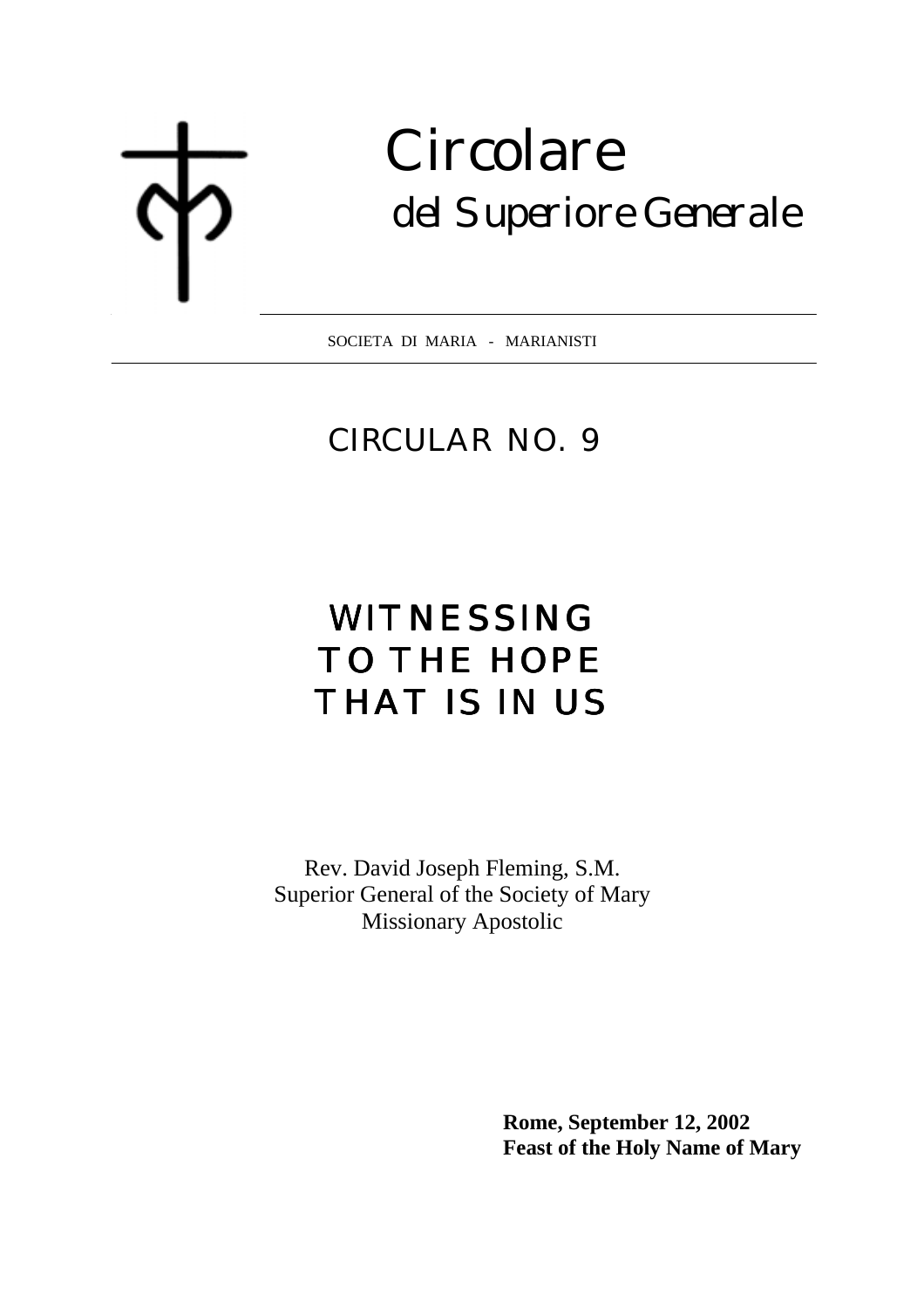#### **CIRCULAR NO. 9 September 12, 2002 Feast of the Holy Name of Mary**

*Reverence the Lord Christ in your hearts, and always have your answer ready for people who ask you the reason for the hope that is in you.* (I Peter 3:15)

Dear Brothers,

During the year since the past General Chapter, with the other members of the General Council, I have begun a new series of visits to the differing Units of the Society. This year has seen us present in all the continents where Marianists live and work, in Provinces and Regions as diverse as Saragossa and Korea, Ivory Coast, five Units in South America, and the new Province in the United States.

We have shared with many Marianists their horror at traumatic events like those of September 11 in the United States, their sadness in the face of war in Afghanistan and violence in the Middle East, Colombia and elsewhere, their consternation at the growth of fundamentalism and racism, and their shock and sadness at ecclesiastical scandals.

Everywhere we see Marianists dealing with the theological virtue of hope, regarding the world of their experience with varied mixtures of optimism and discouragement.

Like all human beings, we naturally look to the future. This scanning of probable or possible futures can be a response to grace, prompting us to creative fidelity, helping us recognize the "new things" that the Lord is doing among us (as the General Chapter reminded us) and strengthening our faith in the fullness of eternal life.

But projecting the future can mean infidelity and obstacles to growth if it lulls us into false confidence, excessive satisfaction in our human achievements, or if it immobilizes us into fear or discouragement.

Whatever our concrete situation, we are always called to recognize that God is at work in our experience, inviting us to place all our trust in Him.

In this circular I would like to reflect on the hope that is in us today. I will begin by sharing some impressions of the morale or mood that we find in the different parts of the Society, then suggest some spiritual attitudes that seem particularly important at this time, and finally propose a possible future that might help us all move forward in hope, on the global level.

#### **Varying Moods across the Marianist World**

Even though we live in a "global village" and are aware of one another more than ever before, the basic mood among Marianist religious differs drastically according to cultural contexts.

In several countries, Marianist *life is just beginning*, coming to birth. It has all the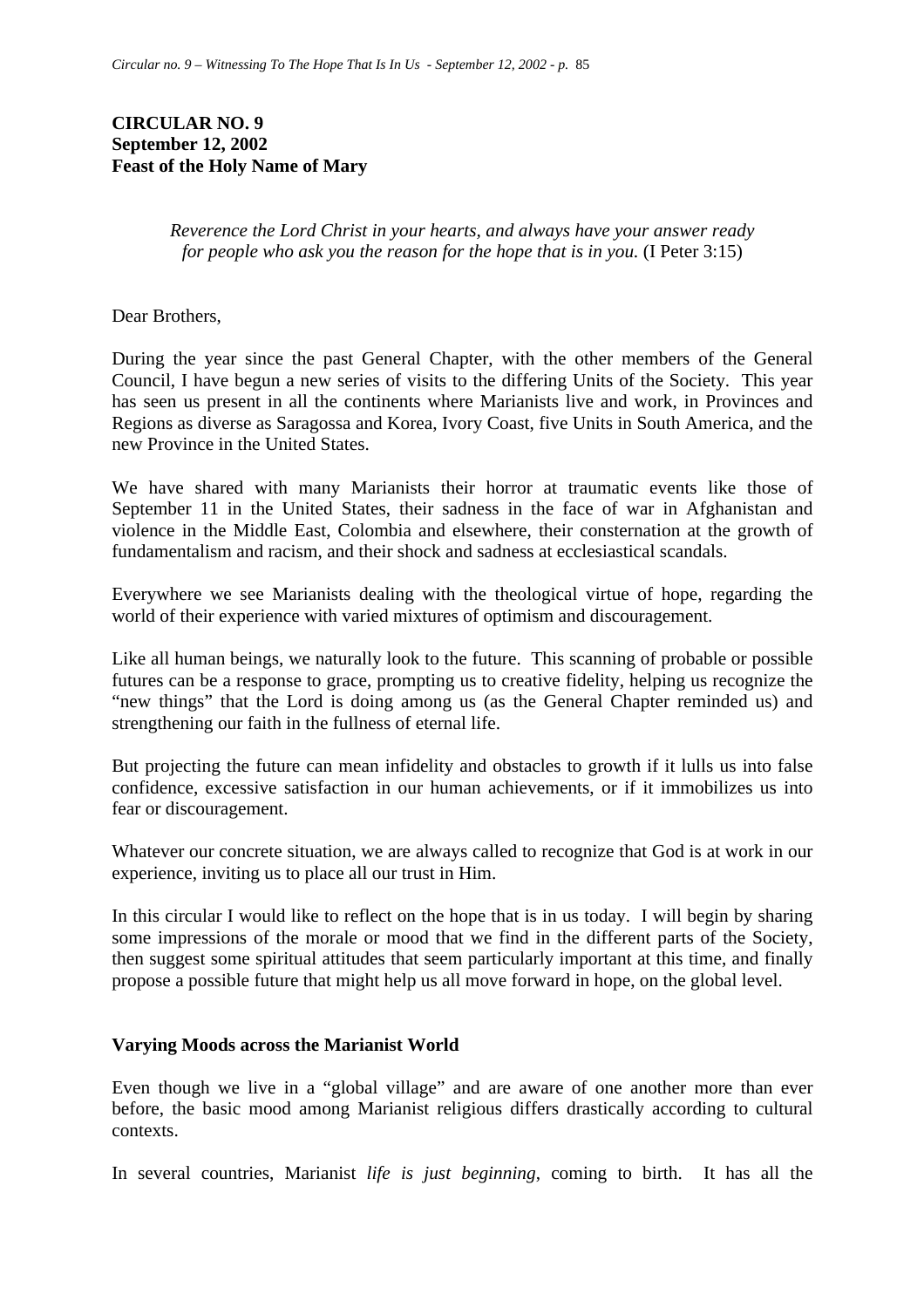uncertainty and adventure of beginnings, full of hope but without much sense for the kind of future that lies ahead. This is the case in our new foundations in Eastern Europe; in outreaches to Guatemala and Bangladesh; in efforts still in the planning stage, like Cuba, China and the Philippines; and in two slow-starting foundations, Brazil and Mexico, which now seem to have moved into periods of growth. Between 40-50 Marianists live in these nascent situations around the world.

Elsewhere, in relatively recent foundations, Marianist religious life is in a *period of expansion and creativity*, characterized by good numbers of young local religious who are growing in experience and by declining numbers of the founding foreign missioners. Members of these recent foundations often feel a certain fragility, but they are heartened by a healthy vocational picture and by opportunities for embracing new ministries. Sometimes they feel that circumstances are forcing them to move rapidly into action, without all the preparation they would desire. In this group we can number about 250 religious in such Units as Colombia-Ecuador, India, Korea, Eastern Africa, Togo, and Congo-Ivory Coast.

One or the other Units of the Society are living a *robust moment of adulthood*, characterized by seasoned, active religious maintaining a vigorous mission. However, the largest number of religious - more than a thousand - live in Units characterized by *numerical decline and aging membership.* There are many new initiatives and zones of energy within these Units, and they continue to offer much appreciated apostolic service to many people. But a good number of the members experience a gnawing insecurity about the future.

Reactions to decline and aging tend to follow a certain pattern of successive steps. The American psychologist, Elizabeth Kübler-Ross, has devoted her life-work to research on this topic, and has identified five stages:

1. *Denial:* At first, people tend to ignore the difficulties, go on acting as if nothing were changing. This may have characterized some of us in the past, but today hardly any Marianist living in such a situation fails to feel and acknowledge the existence of a crisis.

2. *Anger:* A second step is to assign blame, angrily alleging that the fault lies in some person or institution. We might blame the Second Vatican Council, inconsistent ecclesial leadership, faulty formation programs, negligent superiors, etc. Happily, I do not believe that any Unit of the Society is now characterized as a whole by such an atmosphere of recrimination and polarization.

3. *Bargaining:* A third, much more positive, step is to take some decisive measures to alleviate the problem. Many Provinces and Regions seek to "bargain" with their vocation crisis, to maintain cherished ministries by restructuring programs and efforts at renewal, by collaboration with laity and programs for inculcating the Marianist charism in colleagues. These efforts are important and necessary, and they seem to be enjoying much success. The flourishing of many educational institutions with a Marianist identity and style, despite very small numbers of religious, is one example. The creation of new ministries among the poor is another. The extensive growth of Marianist Lay Communities and the development of a strong sense of sharing with others in the charism of Blessed Father Chaminade through the Marianist Family is another striking instance of efforts to respond creatively to the situation.

4. Still, quite a few live with some level of *depression*. Despite our best efforts, in many cases we do not manage to overcome the vocation crisis, experience rejuvenation and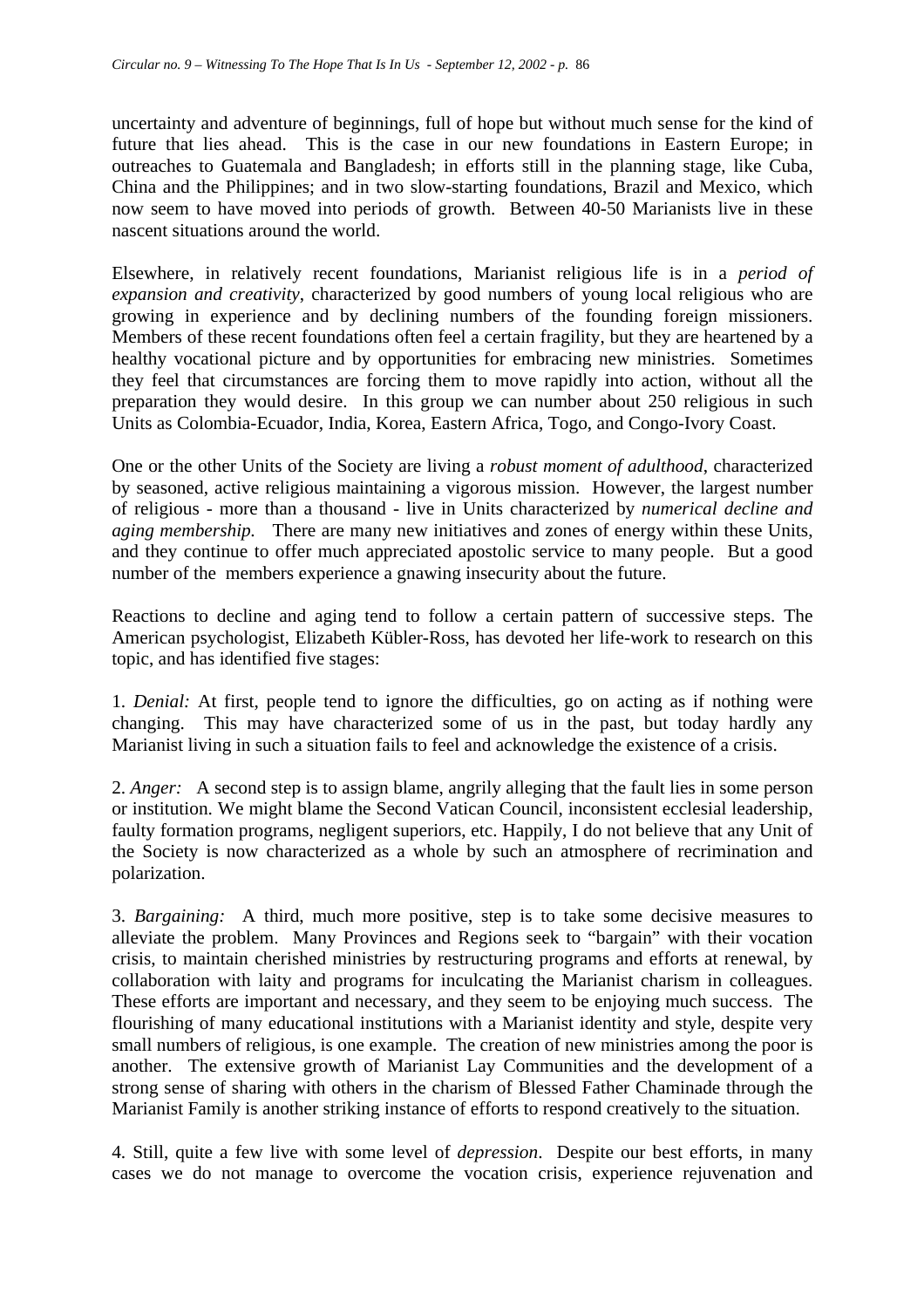numerical growth. We may settle into cynicism and fatigue, cling to our small securities, lose contact with the young, distrust anything that is new (cf. *Sent by the Spirit*, 18h-i). Recent Church scandals about sexual abuse have sharpened a sense of discouragement among many: how is it possible that a few clergy and religious have brought our commitment into such disrepute? Can we regain credibility? We may be haunted by fears about our future. We wonder what God has in store for us, and we are tempted to pessimism.

5. Despite all this, many religious who live in objectives situations of aging and numerical decline have moved on to a positive level of *acceptance and hope.* They live creatively and faithfully in the present moment, with a good level of satisfaction and energy. Even at an age when they might reasonably think of retirement, many of our members embrace new strategies and find inspiration in programs of spiritual renewal, restructuring, and shared mission. They trust in God and bear witness to a strong hope.

I invite each of you to meditate on your personal situation and on that of your Marianist Unit. Among these various moods and degrees of hope, where do you find yourself and your Unit? Where do you think God is calling you and your Unit? It would be good for communities and Units to reflect together on the same theme.

#### **Elements of a Spirituality for Marianist Religious Today**

Whatever the situation in which you live, whatever your feelings about this situation, I would like to recommend four attitudes that seem crucial to all of us, individually and collectively, in fostering a hopeful spirituality for the present moment.

1. First of all, it is important to *live in the present*. We Marianist religious are not always good at living with the grace of the present moment.

Those in situations of growth are tempted either to push too fast, to skip necessary steps of growth, or alternatively to hold back developments in fear of possible pitfalls.

Those in situations of decline may hanker fruitlessly for the past, seeking to recreate, artificially, the youthful *esprit de corps* they felt in the large and uniform communities of forty years ago, to reestablish the styles and practices of that time.

Others, in any situation, may let themselves be consumed with worry about the future, wring their hands over today's culture, but without any concrete projects for correcting its deficiencies and building on its strengths.

When we succumb to any of the temptations just mentioned, we end up in frustration and, often, immobility. These temptations lead to a depressive flight from the realities and potentials that God has placed in our hands today.

The fact is, the Lord has given each of us the graces and challenges of this time and no other. In His loving Providence, God has placed us here and now, given us a certain coresponsibility with Him for our particular time. Even if we hark after the undeniable beauties of the past or long for some clear new pattern in the future, these gifts are not given to us. Whatever our past may have been, whether we have our vision about the future right or not, we are called now to respond to the grace of the present moment.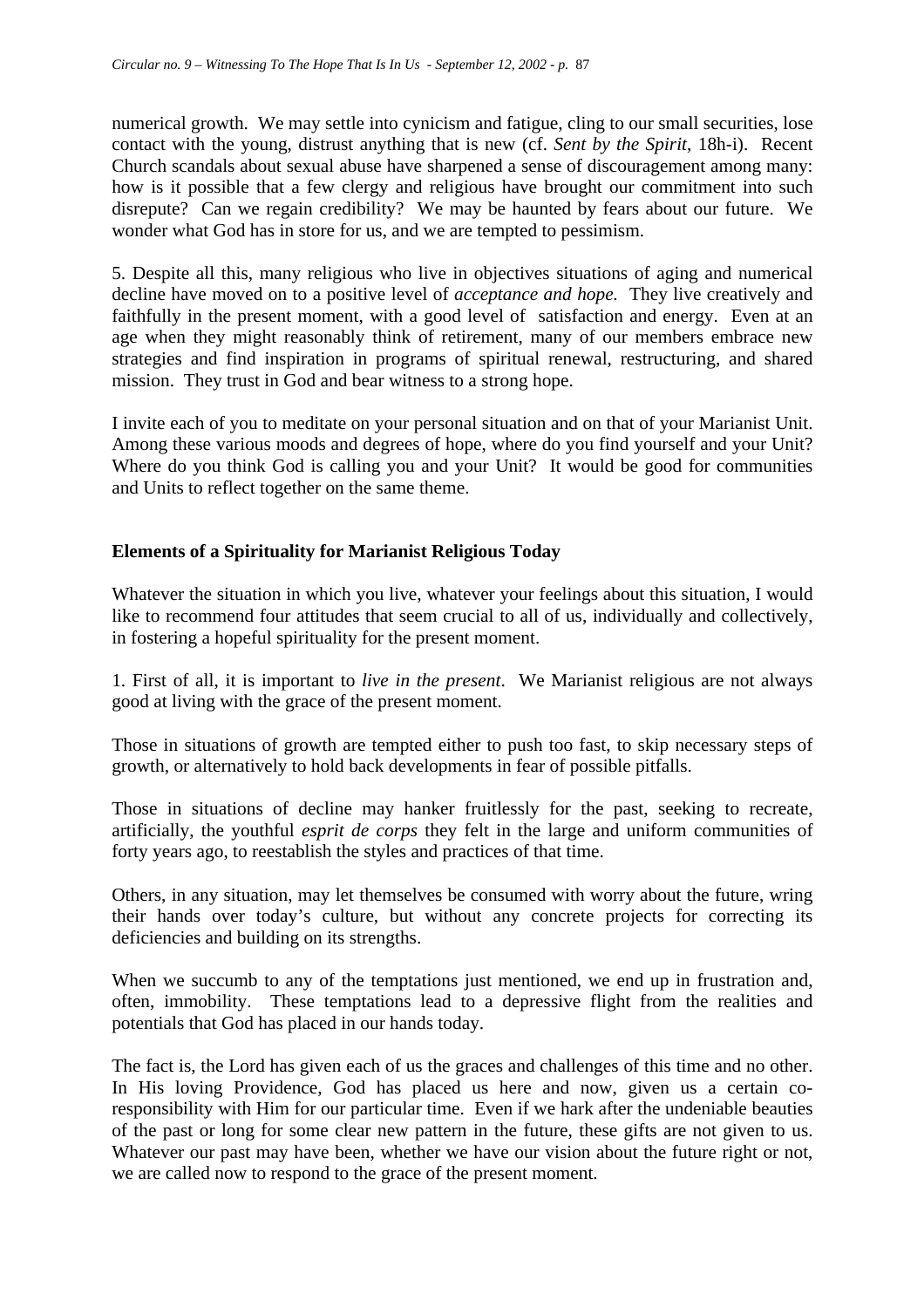Blessed Father Chaminade was no longer young when he returned to France in 1800, and he did creative and enduring work consistently until a very advanced age. He saw his foundations grow rapidly and prosper, but he knew how to combine boldness and prudence in his leadership. He longed to revive what he thought to have been the vibrant faith of a past era, but despite his age, he did not seek to turn back the clock. He held a rather dark view of his time and its probable future results, but he is for us an example of a man who knew how to build faithfully and creatively on the graces and opportunities of his moment. To the many who consulted him as a spiritual director, he radiated a spirit of faith in Providence and a beautiful serenity. He did not allow himself to be immobilized by any view of history. He set himself creatively to work in order to respond to the grace, "and all the grace," the opportunities and challenges of each moment.

Marianists through the years have carried on his work. We never start from zero. We inherit and continue the efforts of those who have gone before us and shown us a model of commitment and fidelity. With their legacy and with the graces that the Lord gives us today, we try to respond, with discernment and creativity, to the new missionary needs of the present time. Marianists who come after us will benefit in turn from our experience and commitment as they face the needs of the future.

But our challenge is simply to be fully present here and now. Being fully present to our times means meeting them with passion and hope, with energy and a missionary outlook. The present time and place is what God has assigned to our labors, and we should love it, admire its gifts and strengths, struggle against its defects and weaknesses.

Those who live in the present enjoy serenity and confidence. They neither minimize nor exaggerate their role or their ability to influence the march of history or the life of the Marianist Family and the Church. They know that God does not demand of them success, but creative fidelity. They accept the world about them as it really is, with its potentials and limits, its splendors and its miseries. They admire the goodness of God that overcomes so many defects, and find joy and satisfaction in doing their best. They are eager to face today's world in creative missionary projects. They are flexible and open to surprising developments. They feel peace when they leave the rest in God's hands.

2. *A contemplative outlook*, an inclination to ponder and discern, is basic for us today. Contemplation and discernment are always necessary in Christian life, but even more so when we meet much that is unfamiliar and unsettling. Throughout his life, Blessed Father Chaminade, who also lived in an unsettled time of change, slowly and prayerfully looked for what he called "the indications of Providence."

To cultivate such a contemplative outlook, we need to pay special attention to the "five silences" that are unique to Chaminade's teaching. In our modern world, we are so bombarded by noise and information, so subjected to constant messages from without, that it is difficult for us to take a calm and profound contemplative attitude that can authentically discern the signs of our times.

Marianist contemplation has an essential community dimension. We are called to walk at the side of others, ponder, pray, and discern with them as we seek to be faithful to the vocation and mission that we share. Our pondering and discerning should be done in communion with the rest of the Marianist Family and with the entire People of God.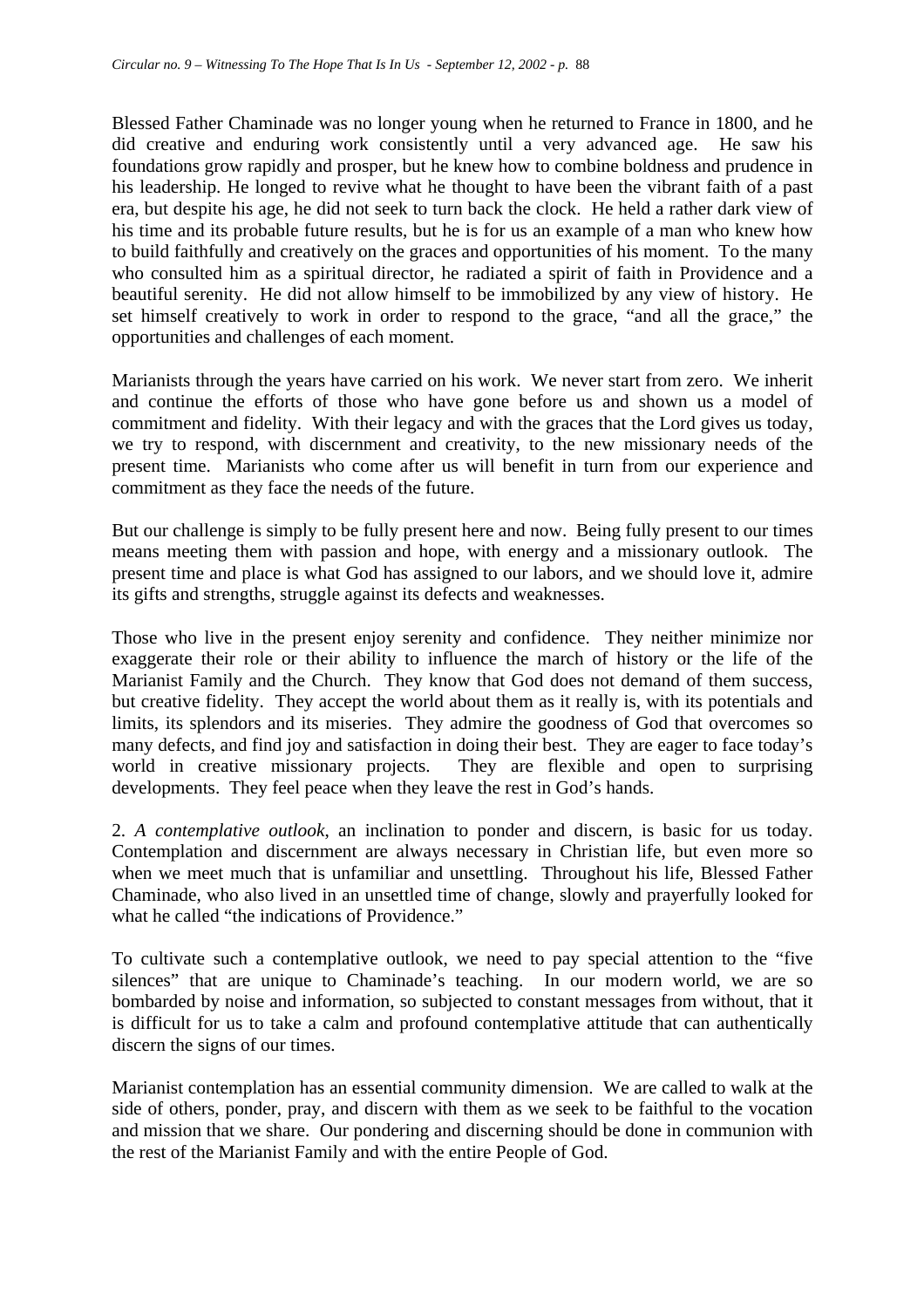If we succeed in attaining interior silence and a contemplative outlook, we will begin to recognize how, time and again, God surprises us, as individuals and as communities. He often confounds our calculations, projections, expectations, dreams and plans. Often He raises up new life where we least expect it. At other times He shows us that our attempts to plan and control are pointless. We all too easily run the risk of letting our limited views set the standard for our evaluations and actions, trusting in ourselves more than in Providence. As people of prayer, called to "see how God is at work in human history and in the events of our daily lives (*Rule of Life,* arts. 4)," we need to pray over what is happening to us, dialogue with the prayerful insights of others, submit our reactions and moods to the light that comes from God's revelation, let Him heal whatever is rebellious or resentful in our hearts.

3. As we grow and evolve in a rapidly changing world, we need also to *collaborate in mission with others,* to be bridge-builders with those from other walks of life, other cultures and experiences. We need to believe that we can learn from everyone.

Gone are the days of the rugged individual apostle, working in his unique, unchallenged, idiosyncratic way, without consulting or working in close association with others. This style, though common, was never the Marianist ideal. Sharing and networking with others is a key theme of our time. Despite our pervasive individualism, precisely in order to counter it, more than ever before, we have the possibility and the necessity to enter into partnerships for the sake of mission.

The disposition to collaborate requires a spirituality, even an asceticism. It involves availability for the common good, patient listening, the capacity for dialogue, a sense of humility, a certain detachment from our own ideas and preferences, a readiness to learn, the freedom often to let others do things their way. The virtues of preparation, purification and consummation taught by Blessed Father Chaminade soften our hearts so that we are ready to work with others rather than dominate them.

4. As the General Chapter told us, we need to internalize the *attitudes of Mary.* These attitudes certainly include the three points just mentioned.

In my last Circular, I tried to sketch some traits of the "Marian model of Church" which I believe to be part of our characteristic contribution as a Marianist Family. Many of you have sent me creative reflections and developments of this theme. I return to it now because of the interest it has awakened, and because I believe that it is especially timely.

What are the attitudes of Mary? Drawing on suggestions I have received from Marianists around the world, I offer here a short list of some attitudes that seem relevant to us today:

- a capacity for dialogue and active listening, so characteristic of the quiet Virgin who heard God's surprising word, willingly surrendered herself to his mysterious plans, and let them be realized in her even without knowing all the details (the Annunciation: Luke 1, 26-38).
- prayerful pondering in one's heart (see Luke 2, 19 and 2,52).
- respecting the unique gifts of each person, accepting his or her particular rhythm of growth, responding to the needs of each moment (Jesus' years of growth and human maturation: Luke 2, 40-52; Cana: John 2, 1-12; the early Church: Acts 1,14). Today we might say that Mary was a formator, an educator, who knew how to adapt to the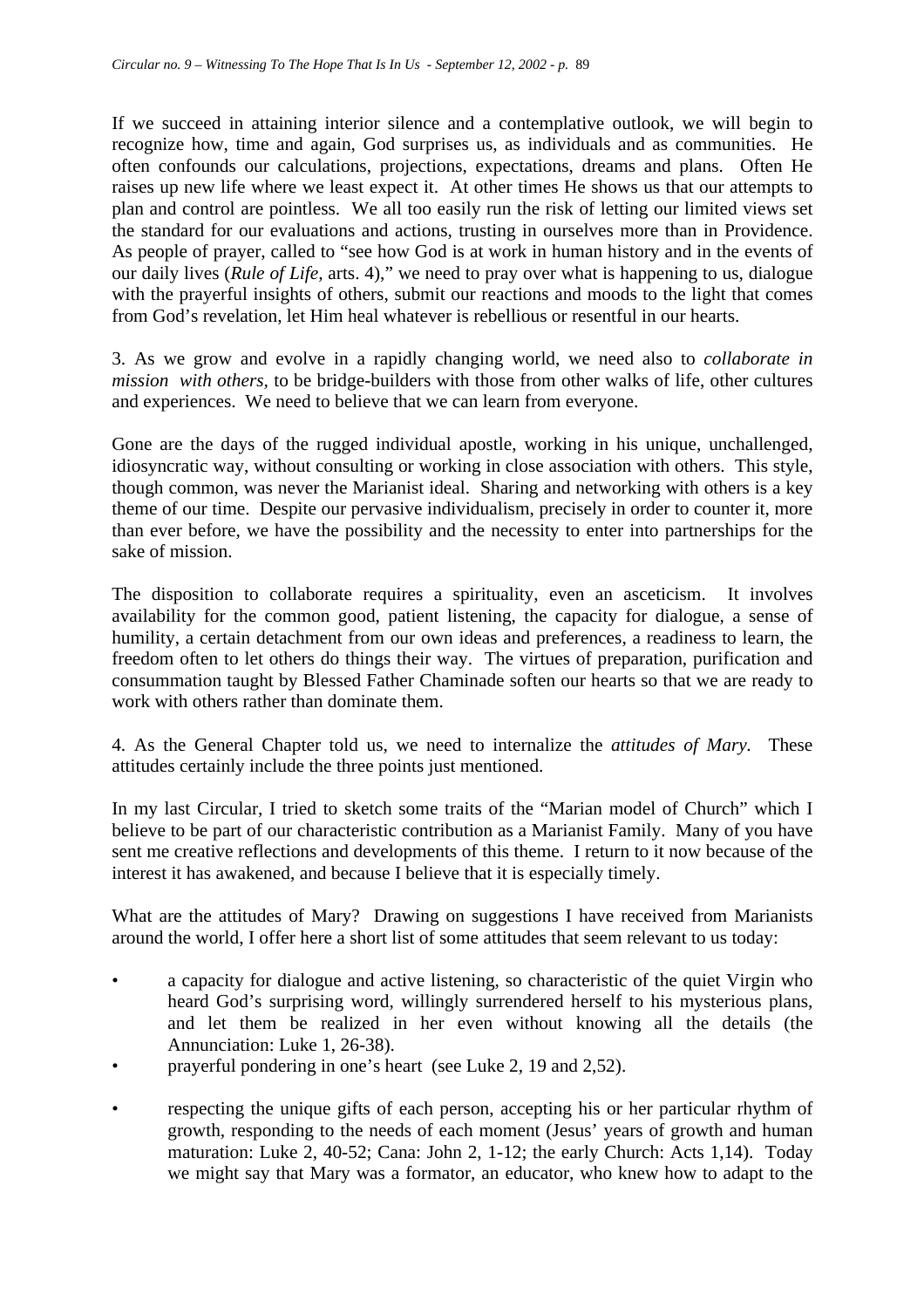real needs and the evolving stages in the life of her Son, his disciples, and the community He founded.

- collaborating with others, responding to their needs (the Visitation: Luke 1, 39-56; Cana: John 2, 1-12), sharing their mission (Pentecost: Acts 1, 14).
- maintaining a trusting, hopeful attitude, not being conquered by difficult circumstances (solitude and misunderstanding in her pregnancy: Luke 1:38; poverty and anxiety at the birth of Jesus: Luke 2:1-7; suffering in the mission: Luke 2, 35; accepting misunderstandings and a secondary role, when Jesus was lost in the Temple and again when he began his public life: Luke 2, 48 and Mark 3:31-35; "standing" at the foot of the Cross: John 19, 25-27)
- remaining in solidarity with the poor and the forsaken, knowing how to be with others and to offer a loving presence even in times of great suffering (the Magnificat: Luke 1, 46-55; the Pietà: John 19, 25-27).

As I understand it, a Church and a Marianist Family that lives the gospel in Mary's style will be a dynamic community of love, service, freedom, hope and compassion.

It will know how to be present to others in their joy and hope, their grief and anguish; it will be a people of the Magnificat (cf. *Sent by the Spirit*, 26), a servant Church with a missionary dynamism.

Like a good parent or educator, it will foster new life, rejoice in the slow and laborious process of human growth, be content "to sow and not to reap," "not reject as bad what is not altogether good" (*Constitutions* of 1839, arts. 261-262).

It will encourage creativity, recognizing that it always has more to learn, looking with trust to the future and the Lord's paschal promise of new life.

It will be a Church and Family that is simple and close to the poor, seeking to serve them.

When it exercises the authority given it by the Lord, it will seek to serve rather than to dominate, fostering communion among people, seeking unity but not uniformity, and avoiding personality cults.

It will not pretend to have all the answers, but will join with others in the search for what is true and right. It will know how to trust in God, not think that it must bear in isolation all the problems that surround it. Thus it will avoid laying impossible burdens on itself or on others.

It will welcome valid human differences and the variety of people's complementary gifts.

It will recognize the equal dignity of all in the eyes of God, inviting all to share in the brotherhood and sisterhood of the followers of Jesus.

It will be a Church and Family that prays and hopes, is open to the Spirit and faithful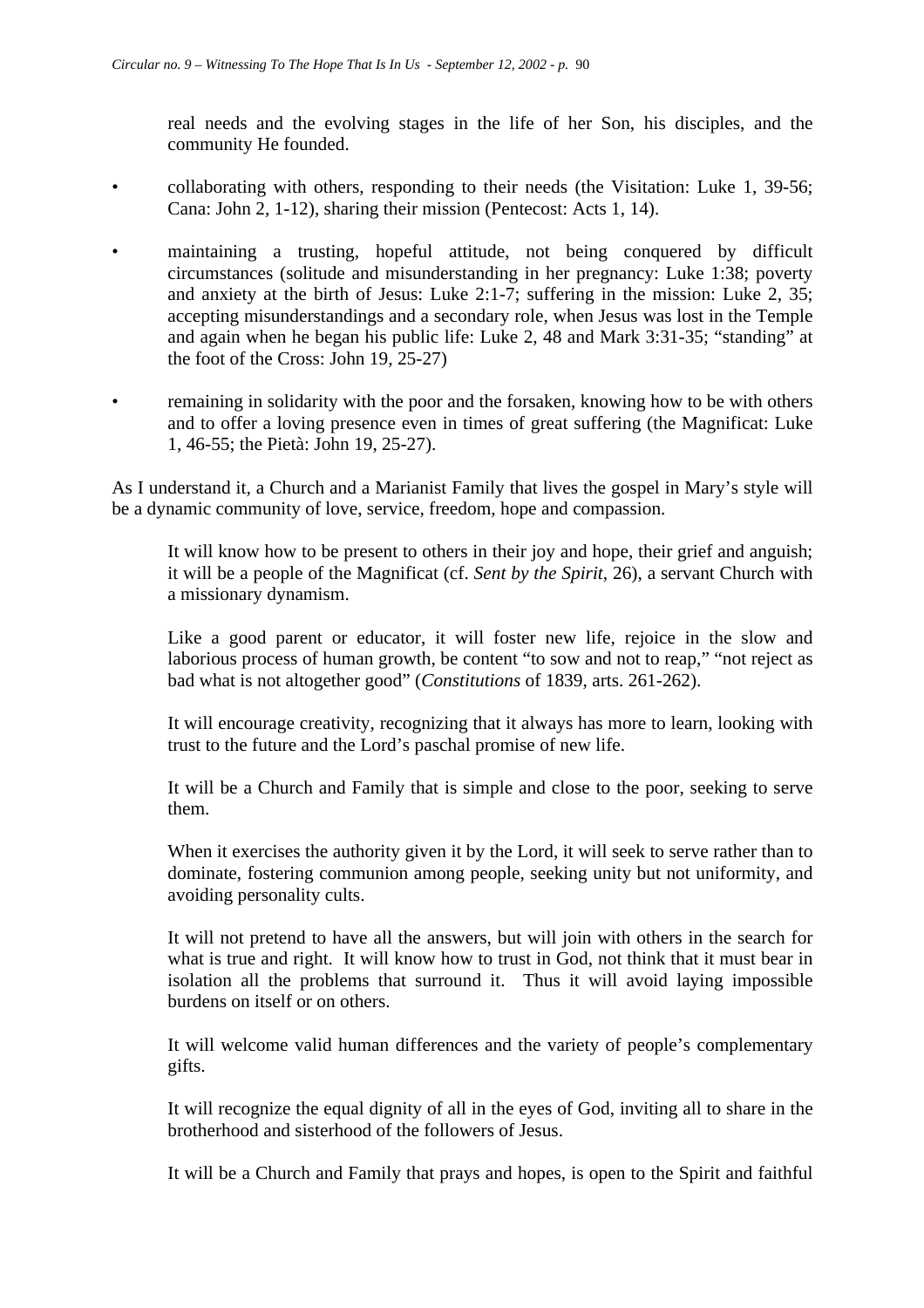to the Spirit's inspirations.

It will live the spirit of communion in love, unity, and sharing, as the Lord willed.

Understood in this way, the figure of Mary, to whose mission we have consecrated our lives, clearly motivates us to a stance in our corporate and ecclesial life that can regenerate our Church and world today.

#### **A Possible Future**

I would like to go a bit further in the effort to give a "reason for the hope that we have." After reflecting on the varied moods that characterize us today and on the spirituality we need for this time, I venture to sketch what seems to me to be a likely future for us, a new form of Marianist life that is evolving, more rapidly in some places, slowly in others. I believe this new form of Marianist life has the potential to energize our hope and sustain our missionary dynamism long into the future.

I believe that the Marianist charism can and will flourish, focusing the efforts of many Christians and offering a missionary spirituality to undergird ministry in many contexts, old and new, in our traditional strongholds like Western Europe, the United States and Japan, and in many more recent foundations as well. Naturally, it will take on many local variations in accord with the culture and spirit of each group of people.

This hopeful Marianist future is inextricably tied to the development of Blessed Father Chaminade's most original innovation, the Marianist Family. As we saw at the moment of his beatification, his idea of a multi-faceted spiritual Family is highly attractive in the Church of our new millennium.

We can flourish in the future precisely as a Family, in many different cultural and ecclesial contexts around the world, integrating people from all walks and states of life, varied backgrounds and cultures and educations, into a common commitment to be missionaries of Mary.

I do not know how many religious brothers, sisters, and priests we will have in the future. I suspect their numbers may continue to depend largely on social and ecclesial circumstances in each cultural area. Their presence will always be essential, but the continuation and the vitality of the Chaminadean charism will not depend on them alone.

For a long time it has been clear that Marianist spirituality offers a solid support and stimulus to lay Christians. Now this spirituality is also prompting increasing numbers of lay people to make bold decisions and sacrifices for the sake of mission. . Marianist Lay Communities are more than groups of devout Christians whom we religious gather to share the spirituality that motivates us. This spirituality remains fundamental and indispensable, but it also leads to mission. The missionary dynamism of the Family is no longer borne exclusively by the religious, but is actively shared by all the branches.

Already we are beginning to see the results of the dynamic missionary potential of the Marianist Family. Lay Marianist missionaries are involved in many domains of education and social service which are appropriate to them as lay people.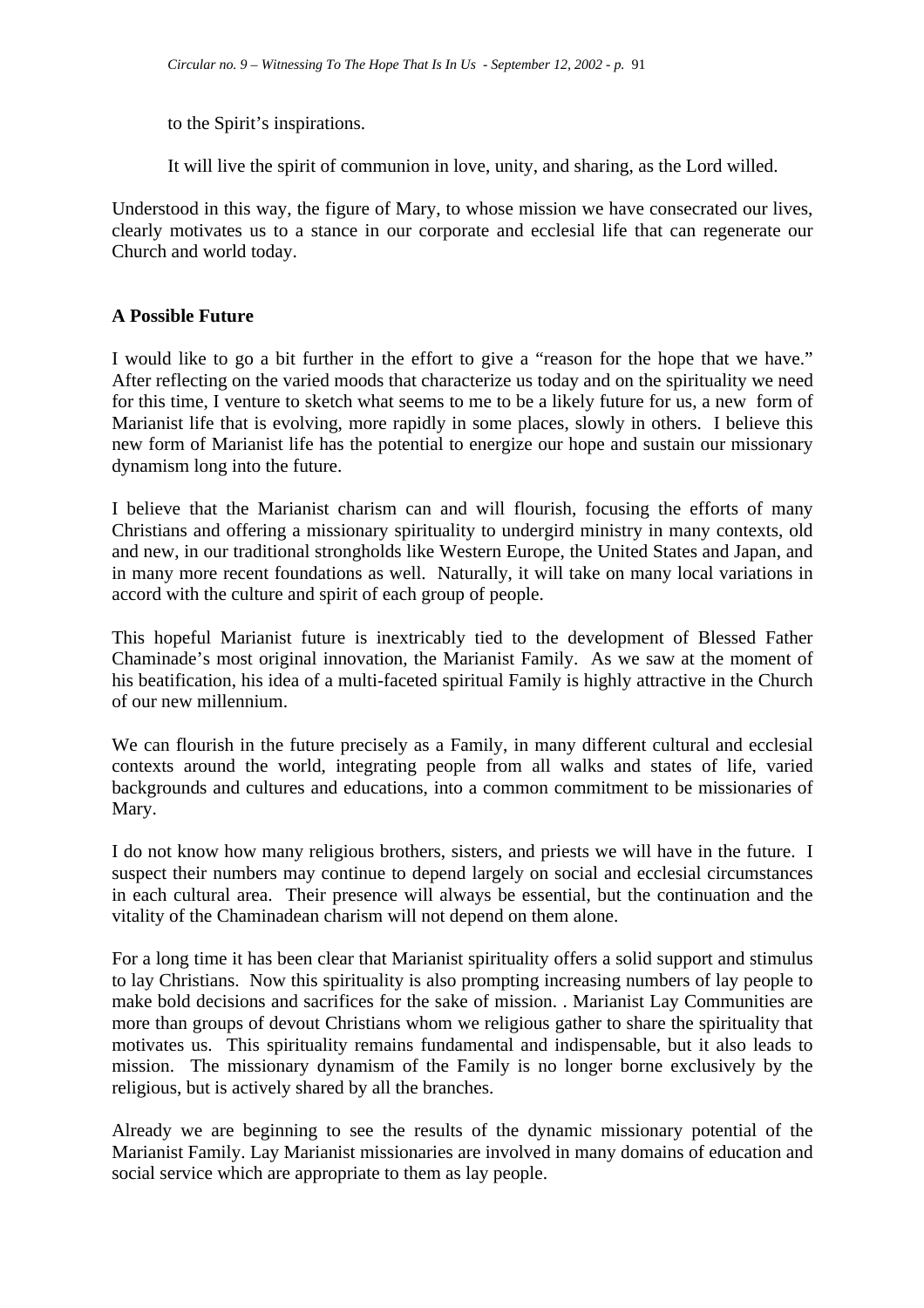Hundreds of lay Marianists are active in catechesis at all levels and in Christian education specialties once practically limited to Marianist religious. Often today lay Marianists take leadership roles in these ministries and show genuine depth of insight and commitment to incarnating our charism, maintaining Marianist style and presence, and extending it to new areas.

A good number of lay Marianists are committed to selfless ministries with the poor, in rural programs that combine evangelization and development, or in social service to marginalized people in the cities.

Others are involved in pastoral roles open to lay people, leading groups of prayer and spirituality, coordinating ministries to youth and to the aged, developing shrines and centers for prayer and study.

In most cases, these lay Marianists work in mission side by side with religious. Sometimes they take up new missions entirely on their own, relying on the religious for support and advice. Thus they are able to break new ground in the Marianist mission. The ministry of lay Marianists is maintaining many traditional Marianist works and creating new ones across the world - even in new countries, like Haiti, Guatemala, and the Czech Republic.

We members of the General Administration have seen some wonderful examples of such lay Marianist ministry during our visits this year: a home for the aged organized, financed, and directed by the Marianist laity in Korea, a missionary center in the mountains of Peru, a jobtraining program in a seacoast town in Chile, programs for family retreats and youth ministry in the United States, the animation of a shrine during the vacation season in France, work with impoverished urban apprentices in Ivory Coast and street children in India, Brazil, Peru and Argentina, a center for missionary support and volunteer service in Spain. The examples could be multiplied.

If this is how Marianist spirituality and mission are to develop into the future, we may at some point need to consider new canonical structures. Such new structures are already evolving in other spiritual families in the Church, in which often laity, religious and clergy join together in permanent associations with a characteristic spirituality and a common mission. The nature of these structures is not yet clear.

Some are simply associations of lay people who work under the direction of a religious institute. Others are loose confederations or associations, closely networked and growing in interdependence, like our Marianist Family. Others have closer bonds, going as far to constitute a "personal prelacy," a quasi-diocese with far-reaching canonical rights and duties. We may feel that some of the new spiritual families are characterized by a certain rigidity and reactionary style, but this feeling should not keep us from seeing that their structure and their commitment to close interaction of varied states of life may point a way forward in ecclesial life.

Blessed Father Chaminade is our example in creativity in fostering new styles of Christian life and mission and in finding appropriate Church structures to support them.

Already the four classic branches of our Family - the religious men, the religious women, the secular institute, and the lay communities - have official ecclesiastical status. Their representatives gather for reflection and planning on a worldwide basis and in national councils that exist in more than a dozen countries. Perhaps in the future we may need to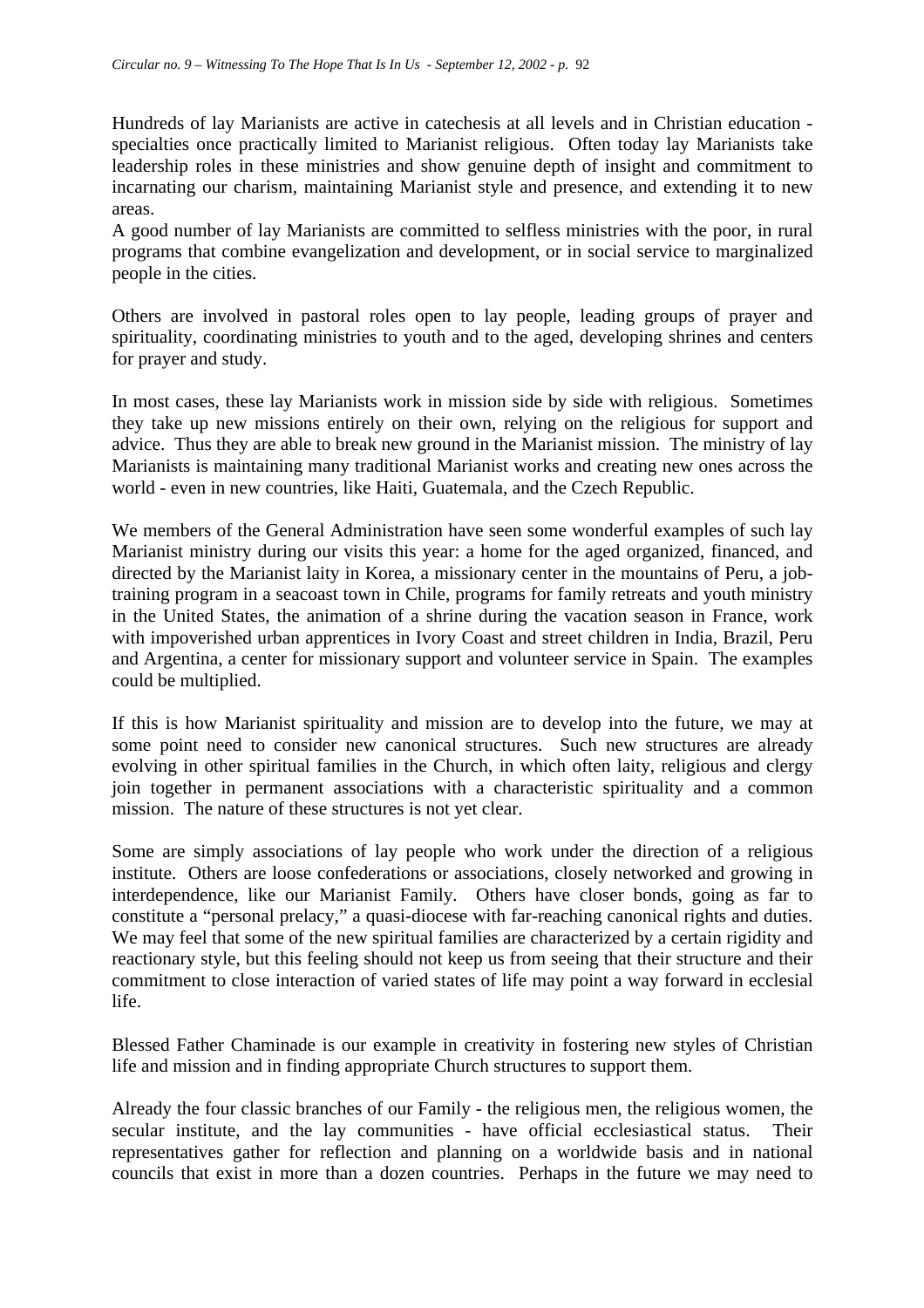consider the possibility of a stronger collective leadership that is able to focus groups from varied branches of the Family to deepen our common spirituality, to work together, to support us in our growth and to send us on mission precisely as a Family.

Naturally, this must happen in full respect for the autonomy of each branch, according to the principle of "union without confusion." And naturally, we would want the corporate action of the Marianist Family to be characterized by the Marian style described above, with an emphasis on listening, dialogue and pondering, respect for each one's rhythm of growth, and solidarity with the poor and defenseless.

#### **The Role of Religious**

Whatever future structures we may develop as a Family, and whatever the relative proportion of religious and lay Marianists, the role of religious will remain essential within the larger Family. This role is illustrated by the very history of our origins, in which an active group of lay people slowly gave birth in its core to two religious communities.

Today we are passing from a time in which only religious were considered to be full Marianists to one in which the religious are a minority. But they remain an essential factor for the animation and vitality of the Family: collectively they constitute "the person who never dies," to sustain and animate the ongoing vitality of the whole Family.

Here are a few of the roles within the spiritual life and mission of our Family in which it seems to me that we as religious might have a special gift:

- *Being able to move, maintaining availability for mission:* "Do whatever He tells you" is a motto for all members of our Marianist Family. Because of our vows of poverty, chastity and obedience, we religious should be especially available to go wherever there is a need. Availability for mission should be one of our hallmarks. Lay Marianists, like all lay people, remain characteristically tied by bonds of family and profession, by economic and social realities, to particular places and particular roles of service. This greater rootedness in place and society is their characteristic strength and gift at the service of mission. (Some of them nevertheless give us a rich example of willingness to uproot and open up to new horizons in mission. I think, for example, of lay Marianists who have moved to new areas, permanently or for limited periods as volunteers, often among poorer people, for the sake of our mission.)
- *Innovating, trying new initiatives in ministry:* Creativity demands a certain freedom. Our vows, our freedom from family ties, and our corporate sharing of resources make it possible for us religious to be present at the frontiers, to develop new forms of service, to contact new groups of people.
- *Devoting time and energy to in-depth study and theological reflection on the charism:* Few lay-people have the time, formation, and economic support to become specialists in researching, studying and teaching the spirituality and doctrine that is special to us. I can think of a few exceptions, lay people who are true specialists in our charism. Yet it remains true that we religious are normally freer to devote our lives to these pursuits, which are essential to the depth and well-being of the entire Family.
- *Developing a life of prayer and contemplation:* Lay life often limits access to the time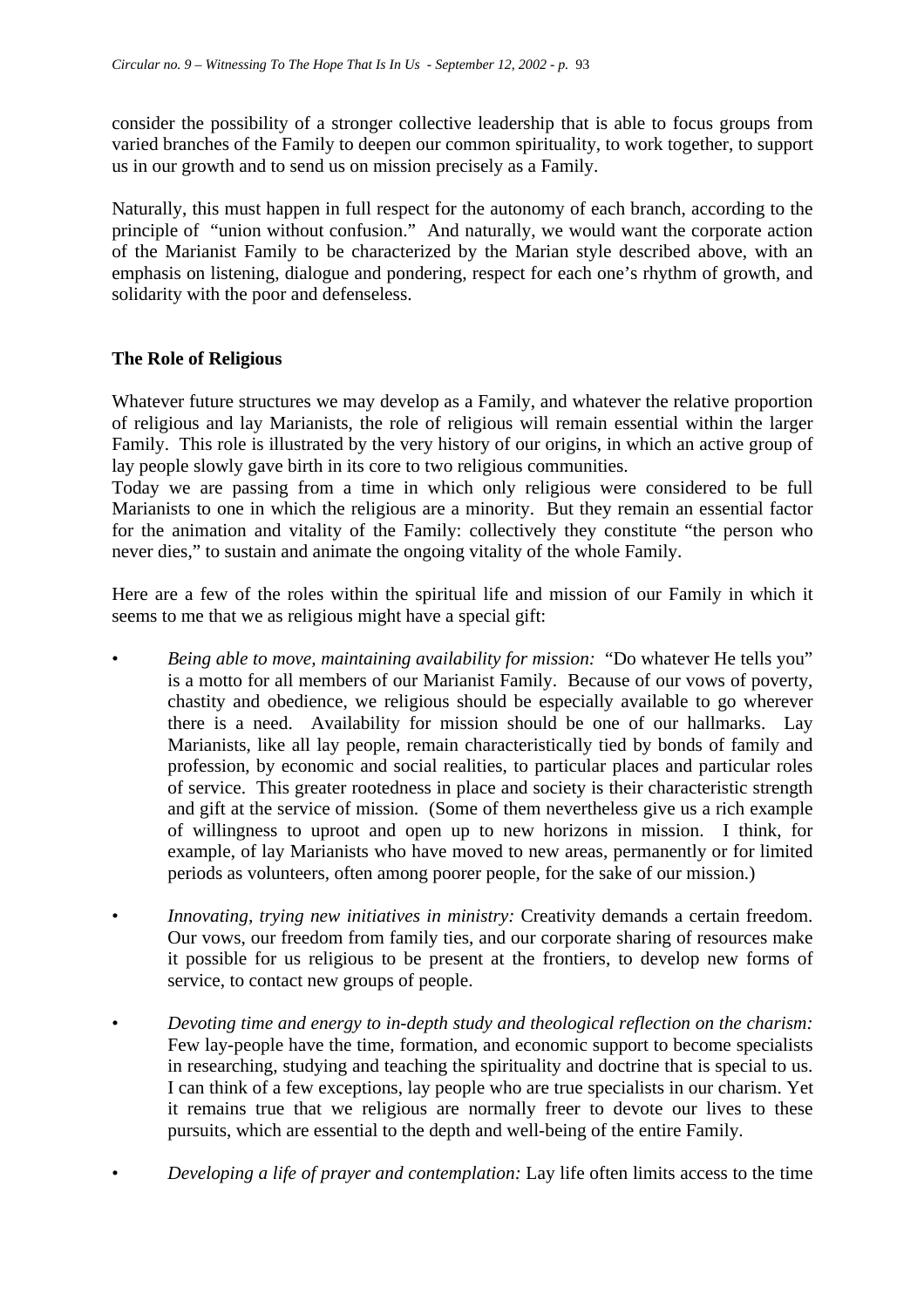and environment that fosters a deep life of prayer and contemplation. Many of us joined religious life precisely in search of good conditions for deepening spiritual life. As true contemplatives and intercessors, in the style of Mary, we can become a source of strength for the entire Family, sharing with the other members our particular experience of prayer and contemplation, just as they share theirs with us.

- *Loving with an undivided heart:* The vow of chastity, sincerely lived, predisposes us to invest our energies freely, to reach out to many groups of people without clinging to them, to be free to let many enter into an unusual level of spiritual intimacy with us.
- *Accompanying and serving as resource persons for lay communities:* The life-long commitment of religious and their focus on the charism that shapes even the details of their daily existence makes them particularly suited to the role of advisors and spiritual guides for lay Christian communities. As Marianist Lay Communities multiply, we also see that many experienced lay Marianists can also serve in this important role. But I believe that this role will always remain a characteristic strength of the religious.
- *Preaching and spiritual direction:* these roles, which pertain typically but not exclusively to priests, require a level of study and training that lay people cannot easily attain.

This view of the role of religious in our future Marianist Family bears far-reaching implications for our initial and ongoing formation and for the development of our ministries as religious. We will need to develop ever more clearly that which is specific to us. We will not want to exclude a variety of professional roles for religious, since a key dimension of our vocation is the integration of faith with a wide-ranging and varied culture. But we will need to become, more than ever before, witnesses and "experts" (in the root sense: people with seasoned experience) in community life and in prayer, and creative innovators in mission.

We are surely not supermen, and we have again and again to recognize our inadequacies and limits. There is probably nothing which we alone can do, in which we may not sometimes feel surpassed by the dedication of lay Marianists. Lay people have a great deal to teach us, in every domain. But the focus of our efforts as religious and the weight of our characteristic contribution seems clear.

This viewpoint also underlines the importance of the ministry for promoting vocations in all countries and cultures. Every Christian has a vocation to respond with the gift of his or her life to the goodness of God. Membership in the Marianist Family is a response to a vocation, not simply the choice of a certain lifestyle. Lay and religious Marianists must work together to promote a generous response to God's call among young people today. As regards the response of religious life, whether we live in situations where such vocations are plentiful or where they are rare, the role of religious remains critical for our well-being as Family. In particular, it is important for members of Marianist Lay Communities to take an active role with us in promoting religious vocations.